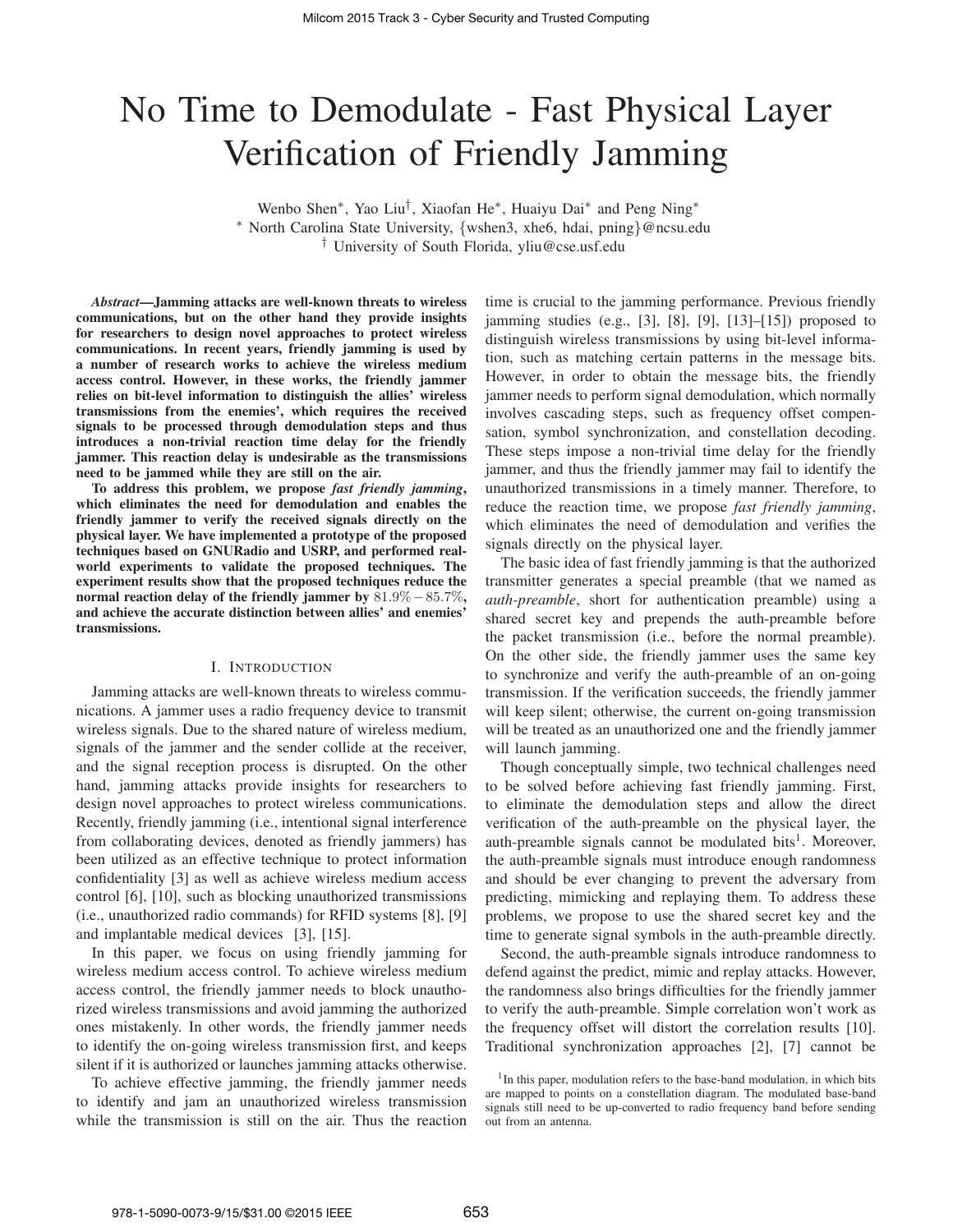applied for the friendly jammer to synchronize with the authpreamble signals, as the auth-preamble signals are changing continuously and the channel and hardware effects (i.e., channel attenuation, phase shift, and frequency offset) on the received signals are unknown. To address this problem, we propose a novel technique called *amplitude differential based correlation*, which can tolerate the unknown channel and hardware effects on the received signals, thereby allowing the friendly jammer to verify the received signals directly on the physical layer.

The contribution of this paper is two-fold. First, we propose fast friendly jamming as well as the related techniques, which enable the friendly jammer to verify the received signals directly on the physical layer. Second, we have implemented a prototype of the proposed techniques on GNURadio [1] and USRP [4], and performed real-world experiments to validate the proposed techniques. The experiment results show that fast friendly jamming reduces the reaction delay of the friendly jammer by  $81.9\% - 85.7\%$ , as compared to the traditional demodulation approach. Meanwhile, it enables the accurate distinction between allies' and enemies' transmissions with 100% true positive and 0% false negative rates.

The rest of this paper is organized as follows. Background information is given in Section II. Assumptions and the threat model are presented in Section III. The design of fast friendly jamming is detailed in Section IV, analyzed in Section V and evaluated experimentally in Section VI. Finally, the paper is concluded in Section VII.

## II. PRELIMINARIES

Wireless communication aims to transfer information via radio frequency (RF) signals. The wireless transmitter in general modulates message bits into discrete base-band signals (signal symbols) first, then uses the digital to analog converter to convert these discrete signals to analog signals, and up converts them to radio frequency signals [2], and finally sends them out from its antenna.

Discrete base-band signals can be represented as complex numbers and the modulation process is equivalent to the mapping from bits to complex number points on the constellation diagram. A complex number can be represented in its polar form, i.e., a complex number  $a + bj = Me^{j\phi}$ , where M is its amplitude and  $\phi$  is its angle [5], [11].

RF signals travel through the wireless medium before being received by the receiver. The wireless channel will introduce the attenuation, phase shift, and additional noise to the original transmitted signals. As it is virtually impossible to operate two radios at exact the same frequency, the hardware of the transmitter and receiver will introduce a frequency offset [10]. Considering all these effects, for the transmitted signal  $x(i)$ , we have the received signal  $y(i)$  as

$$
y(i) = he^{j\gamma}e^{j2\pi\Delta ft_i}x(i) + n(i),
$$
<sup>2</sup> (1)

where h is the channel attenuation,  $\gamma$  is the phase shift,  $\Delta f$ is the frequency offset,  $t_i$  is the sampling time and  $n(i)$  is the noise.

As the received signals are distorted by channel and hardware effects, the receiver needs to perform certain processes, such as frequency offset compensation and symbol synchronization, to demodulate these signals correctly. These processes not only complicate the receiver design, but also introduce certain delays to the reception process.

## III. ASSUMPTIONS AND THREAT MODEL

Assumptions: We assume that all ally devices, including friendly jammers, ally transmitters and ally receivers, are immobile. We also assume that friendly jammers and ally transmitters share a secret key which is unknown to unauthorized devices. As friendly jamming is normally applied for short range wireless communications, we assume that the wireless channels are single-tap and the propagation delay is negligible. We further assume that received signals have a sufficient signal to noise ratio (SNR) so that the friendly jammer can detect both the authorized and unauthorized wireless transmissions. We assume that clocks of all ally devices are loosely synchronized and the maximum clock drift is  $\Delta T$ . To facilitate the discussion, we assume that there are no adversarial jammers to authorized wireless communications.

Threat Model: The unauthorized devices will try various approaches to maintain their wireless communications under the friendly jamming. They may replay the received legitimate auth-preambles right before their transmissions so that their transmissions can bypass the auth-preamble verification at the friendly jammer. They may hijack the ongoing authorized transmissions by overshadowing the authorized transmission signals with much stronger unauthorized transmission signals right after the legitimate auth-preamble signals. The unauthorized devices may also try to remove the friendly jamming signals to maintain their wireless connections by exploiting advanced digital process techniques, such as the MIMO based attack approach [12].

## IV. FAST FRIENDLY JAMMING

#### *A. Overview*

The friendly jammer uses auth-preamble to distinguish authorized transmissions from unauthorized ones. Fig. 1 shows the overall design of fast friendly jamming. The ally transmitter prepends specially generated auth-preamble signals before its wireless transmission signals. The friendly jammer monitors channels and tries to verify received auth-preamble signals. Transmissions that are not accompanied by valid authpreambles will fail the verification and be jammed by the friendly jammer. The friendly jammer plays two important roles in this process: (1) it disables the wireless communications between unauthorized transmitters and unauthorized receivers, and (2) it prevents the ally receiver from accepting an unauthorized transmitter's signals.

The friendly jammer relies on auth-preambles to decide its action, the generation and verification of auth-preambles

<sup>2</sup>The equation here is for single-tap channels.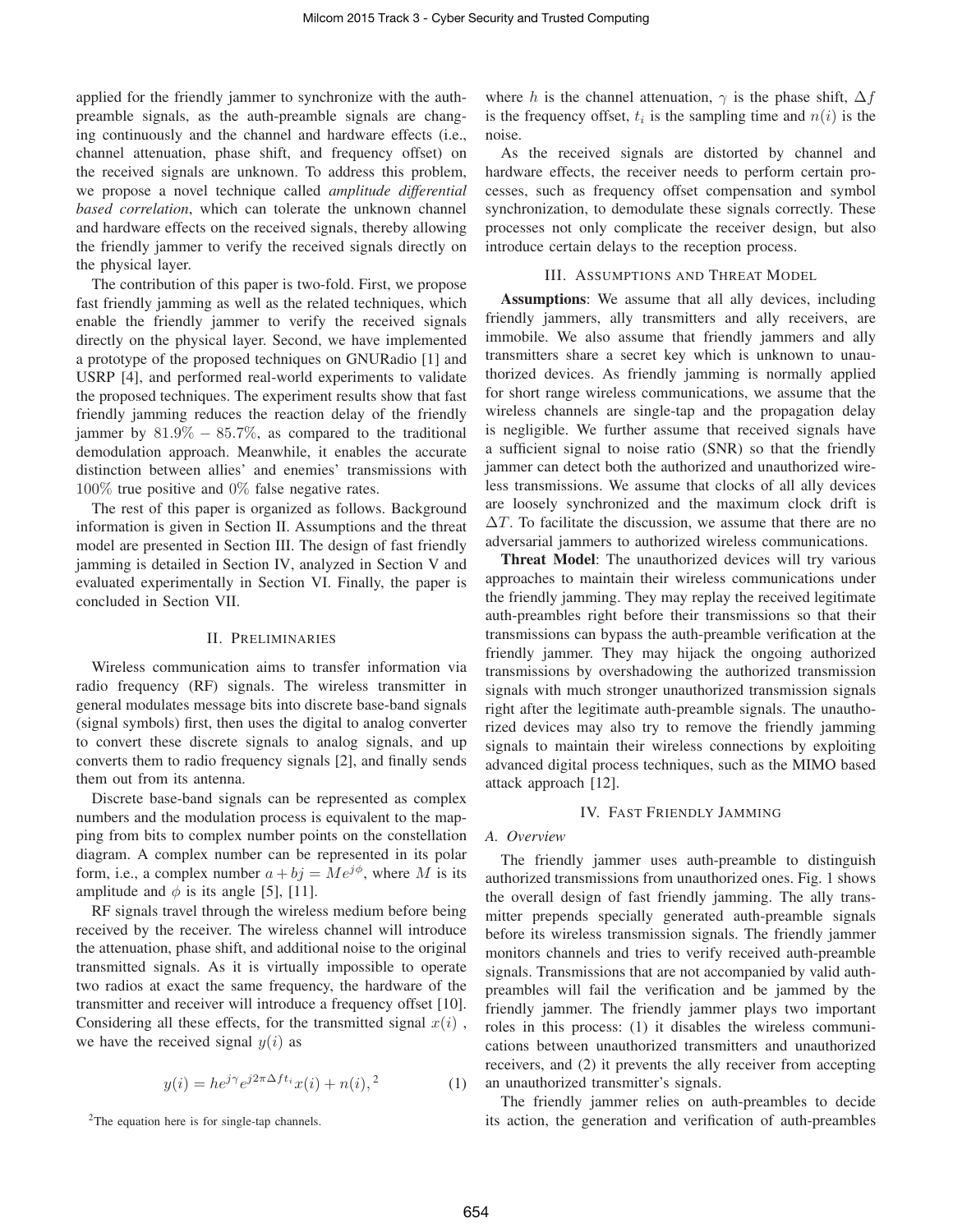

Fig. 1. Jamming scenarios of fast friendly jamming.

are crucial to fast friendly jamming. To realize fast friendly jamming, we propose to generate the auth-preamble signals by using the shared key and the time, and verify the received auth-preamble signals directly instead of demodulating authpreamble signals into bits.

#### *B. Auth-Preamble Generation*

The auth-preamble signals need to be difficult for an adversary to predict, mimic and replay, while they should be easy for the friendly jammer to verify. As mentioned earlier, methods of using modulated bits as auth-preamble signals increase the reaction delay, as the friendly jammer needs to perform the time-consuming demodulation operations. Moreover, the modulated bits also give adversaries opportunities to mimic the auth-preamble signals due to the strong patterns in the modulated signals (e.g., phases). Therefore, we propose to use the shared key and the timing information to control the generation of auth-preamble signal symbols directly.

As shown in Section II, the auth-preamble signal symbols are discrete base-band signals which can be represented by complex numbers. Assuming the auth-preamble contains l signal symbols (complex numbers) and the symbol rate of the ally transmitter is  $r$  sps (symbol per second). Upon receiving an up-layer packet at time  $t<sub>u</sub>$  (in seconds and is a float number), the ally transmitter first uses the shared key and  $\lfloor t_u \rfloor$  as the input to a pseudo-random number gener-<br>ator (PRNG) to generate  $2r$  floating numbers denoted as ator (PRNG) to generate  $2r$  floating numbers, denoted as  $a(0), a(1), \ldots, a(2r-1)$ . Then, floating numbers are used as the real and imaginary parts of  $r$  complex numbers, denoted as  $x(0), x(1), \ldots, x(r-1)$ . Each complex number  $x(i)$  can be formed by  $x(i) = a(2i)+a(2i+1)\cdot j$ , where  $i = 0, 1, ..., r-1$ . Finally, the ally transmitter selects  $l$  consecutive complex numbers from the x sequence starting from the  $[f(t_u) \cdot r]$ -th symbol as auth-preamble signals, where  $f(t_n)$  is the fractional symbol as auth-preamble signals, where  $f(t<sub>u</sub>)$  is the fractional part of  $t_u$ .

The generated auth-preamble signals should be prepended before packet transmission signals. The auth-preamble and packet transmission signals need to be up-converted to RF signals before sending out from the antenna. Note that the final transmission may also contain a normal preamble after the auth-preamble for channel training or synchronization purpose.

## *C. Auth-Preamble Verification*

*1) Amplitude Differential based Correlation:* The ally transmitter uses the generated pseudo-random complex numbers as auth-preamble signals, which brings challenges for the friendly jammer to verify the received copy of these signals. As mentioned earlier, the auth-preamble signals keep changing and resemble random noise, the channel and hardware effects are unknown. Therefore, traditional approaches cannot be applied for the verification of the auth-preamble signals.

To solve this problem, we propose *amplitude differential based correlation*, which enables the friendly jammer to verify received auth-preamble signals without demodulation. The basic idea is to use the *amplitude ratio* between two consecutive signals to tolerate the channel and hardware effects. For example, assuming that the transmitted auth-preamble signal is  $x(i)$  and the corresponding received one is  $y(i)$ . Observing that  $|e^{j\gamma}e^{j2\pi\Delta ft}| = 1$  and the received signals y have sufficient SNR, from (1), we have

$$
|y(i)| \approx |he^{j\gamma}e^{j2\pi\Delta ft_i}x(i)|
$$
  

$$
\approx |hx(i)|.
$$

Further observe that in slow fading environments, the change of channel attenuation  $h$  over a short period of time (e.g., a few milliseconds) is negligible. We denote the amplitude differential value between two consecutively received signals  $y(i)$  and  $y(i+1)$  as  $AD_{y(i)}$ . As the channel is single-tap, we have

$$
AD_{y(i)} = |\frac{y(i+1)}{y(i)}| \approx |\frac{hx(i+1)}{hx(i)}| \approx |\frac{x(i+1)}{x(i)}|
$$
  
  $\approx AD_{x(i)}, i = 0, 1, ..., l-2.$  (2)

It is easy to see that the amplitude differential values between consecutive signals do not contain the channel and hardware effects (i.e., channel attenuation h, phase shift  $\gamma$ , and frequency offset  $\Delta f$ ), and thus the amplitude differential values of the received signals and the corresponding transmitted signals are roughly the same. Fig. 2 shows transmitted and received auth-preamble signals, and their amplitude differential values from our experiment based on GNURadio and USRP. We can see that due to channel and hardware effects, the received auth-preamble signals are very different from the transmitted ones, but their amplitude differential values are very close to each other.

In order to verify the received auth-preamble signals, the friendly jammer first uses the shared key and timing information to generate the auth-preamble signals locally and compute their amplitude differential values beforehand. Then, it computes  $AD_{y(0)}, AD_{y(1)}, \ldots, AD_{y(l-2)}$  from the received auth-preamble signals  $y(0), y(1), \ldots, y(l-1)$ . Finally, the friendly jammer correlates these two amplitude differential sequences to verify the auth-preamble signals. But before correlating, the friendly jammer needs to decide the correlation window for the locally generated signals.

Assuming that the friendly jammer received the authpreamble signals at time  $t_a$ , the auth-preamble duration is  $T<sub>d</sub>$ . To make sure that the transmitted auth-preamble falls into the correlation window of the locally generated signals,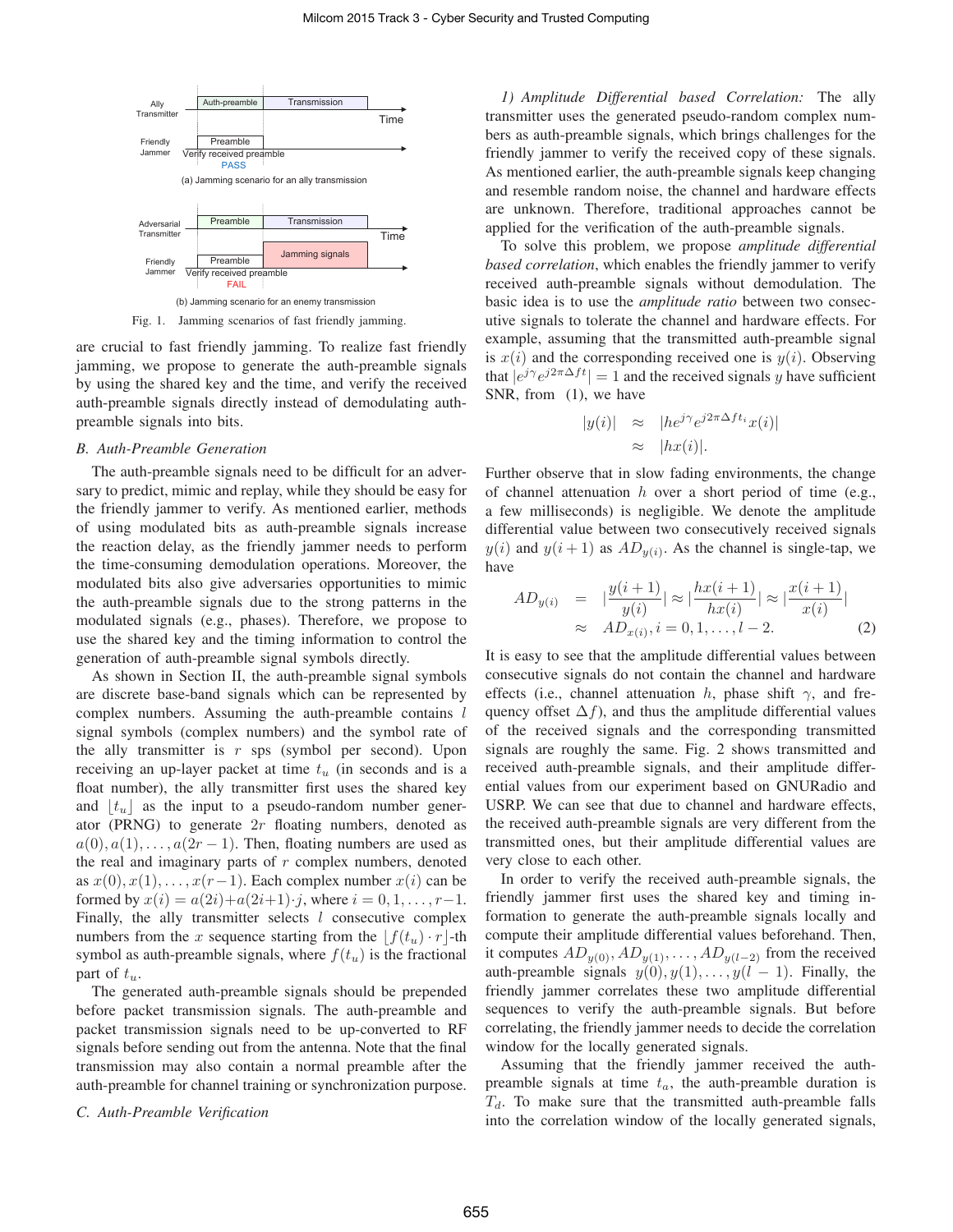

Fig. 2. Transmitted auth-preamble signals, received auth-preamble signals and their amplitude differential values.

considering the clock drift  $\Delta T$ , the friendly jammer needs to generate the auth-preamble signals in the time window of  $[t_a - \Delta T, t_a + \Delta T + T_d]$ , denoted as  $g(0), g(1), \ldots, g(m-1)$ and computes their amplitude differential values, denoted as  $AD_{q(0)}, AD_{q(1)}, \ldots, AD_{q(m-2)}$ .

Both transmitted auth-preamble signals  $x$  and locally generated auth-preamble signals  $q$  are generated using the same key and  $g$  covers the time period of  $x$ . Thus,  $x$  should be a sub-sequence of g, which means that  $AD<sub>y</sub>$  is a sub-sequence of  $AD<sub>q</sub>$ . Therefore, to verify the auth-preamble signals, the friendly jammer does a shift correlation on  $AD_y$  with  $AD_g$ . Assuming the correlation result starts from  $AD_{g(i)}$  is  $\Gamma(i)$ , we have

$$
\Gamma(i) = \sum_{z=0}^{l-2} AD_{g(i+z)} \cdot AD_{y(z)}, i = 0, 1, \dots, m-l.
$$
 (3)

The correlation result spikes when  $AD<sub>y</sub>$  is aligned with  $AD<sub>q</sub>$ correctly. To detect the spike, the friendly jammer imposes a threshold on the difference of the first and the second largest correlation outputs. If the difference is greater than the threshold, a spike is detected and the current transmission passes the verification, the friendly jammer will stay silent until the ongoing transmission finishes. If no spike is found during the correlation process, the verification fails and the current transmission is regarded as an unauthorized one, then the friendly jammer will start to jam the transmission.

*2) Efficient Correlation of Amplitude Differential Values:* The correlation approach in (3) involves time consuming operations, such as float number multiplications and additions. To reduce the correlation time, we propose to use an approximate but efficient method to perform the correlation between two sequences of amplitude differential values (i.e.,  $AD_y$  and  $AD_g$ ). Specifically, we transform each sequence of amplitude

differential values into a bitmap by converting each amplitude differential value greater than a threshold to "1" bit (or "0" bit otherwise), as shown in Fig. 3. Given two equal-length bitmaps



Fig. 3. Amplitude differential values and their bit representation. The chosen threshold is 1.

 $B_1$  and  $B_2$ , the correlation process in (3) can be expressed as  $\Gamma = |B_1 \wedge B_2|$ , where  $|B_1 \wedge B_2|$  is the weight (i.e., number of "1") of bitmap  $B_1 \wedge B_2$ . Since the correlation between two bitmaps can be computed through bit-wise operations, this method can be executed efficiently.

## V. ANALYSIS

## *A. Against Different Kinds of Attacks*

*1) Auth-Preamble Replay Attack:* In the replay attack, the adversary records legitimate auth-preamble signals and replays the recorded signals right before its own transmission signals. To avoid collisions, the auth-preamble signals can only be replayed when the current transmission is finished. Therefore, if the authorized transmission duration (including the preamble)  $T_s$  achieves that  $T_s > 2\Delta T$ , the replayed auth-preamble will fall out of the correlation window at the friendly jammer, and the replay attack can be thwarted. The derivation is omitted due to space issue.

*2) Auth-Preamble Hijack Attack:* In this attack, the adversary will keep monitoring the channels. When detecting an authorized transmission, the adversary sends its transmission signals at a carefully calculated time so that the unauthorized transmission signals append right after the legitimate authpreamble signals to "overwrite" the authorized transmission signals. However, to "overwrite" the authorized signals, the power of unauthorized transmission must be much stronger than the authorized one. Therefore, the friendly jammer can use the sudden increasing RSSI as an indicator of the authpreamble hijack attack and jam the transmission accordingly.

*3) MIMO Based Attack:* Tippenhauer et al. proposed a MIMO based attack to remove the jamming signals from single friendly jammer to reveal the confidential transmission signals [12]. The same technique can also be used to eliminate the friendly jamming signals to recover the unauthorized transmission signals. To remove friendly jamming signals, the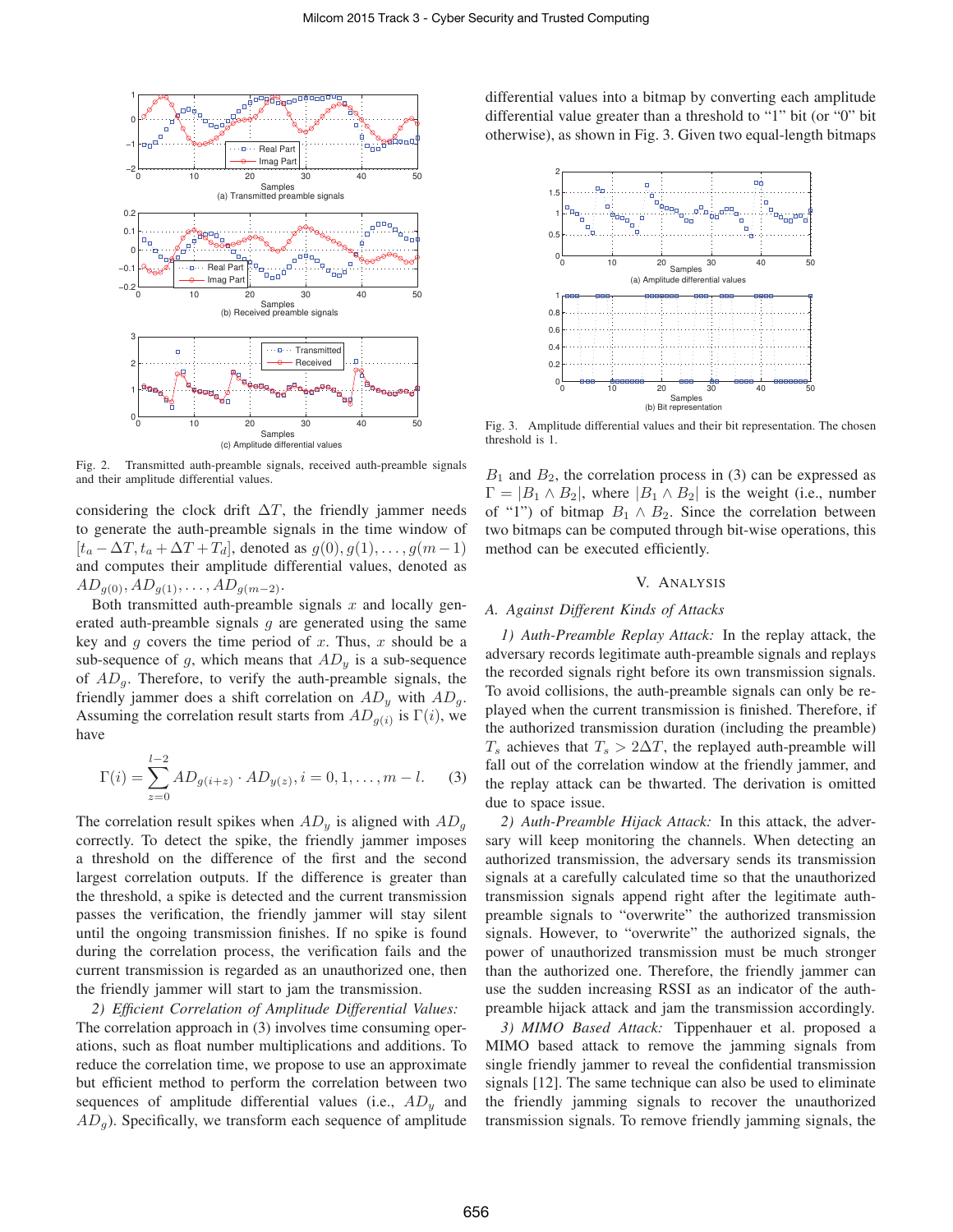adversary's two antennas need to be placed at different locations which are equidistant to the friendly jammer. However, when multiple  $(> 2)$  friendly jammers are deployed to monitor the same area in the network, it is impossible to find such two locations that are the same distance away from all friendly jammers. Therefore, multiple jammers can be deployed to defeat this type of attack.

#### *B. Impact of Multiple Friendly Jammers*

In practice, the ally system may adopt multiple friendly jammers to enhance the jamming performance. For example, the friendly jammers can work together to defeat the earlier mentioned MIMO based attacks, to increase the jamming power against DSSS based unauthorized devices, and to jam more channels collaboratively to defeat FHSS based unauthorized devices. Note that multiple friendly jammers can be deployed easily, because they do not interfere with the authorized transmissions.

### *C. Communication Overhead*

In fast friendly jamming, the auth-preamble signals introduce additional communication overhead. Assume that the auth-preamble has  $l$  symbols, the packet payload has  $n$  bytes, and b bits are modulated in one symbol, which means the payload has  $8n/b$  symbols. The overhead rate  $\psi = lb/8n$ .

In our experiment, the 128-symbol auth-preamble allows the friendly jammer to distinguish authorized transmissions from unauthorized ones accurately. For a packet of 1500 bytes with BPSK modulation, the corresponding communication overhead is <sup>1</sup>.06%.

## VI. EXPERIMENTAL EVALUATION

#### *A. Experiment Setup*

Our implementation is based GNURadio and N210 USRP. The prototype system contains a transmitter, a receiver, and a friendly jammer. Each node is a USRP connected to a host PC running GNURadio. We use XCVR2450 daughter boards operating on 2.4 GHz as the RF front ends.

For the software parameter configuration, the transmitter generates pseudo-random float numbers with precision of <sup>0</sup>.<sup>1</sup> and uniformly distribution between  $[-1, 1]$ , then uses these floating numbers to form auth-preamble signals, as described in Section IV-B. The packet payload length is 1500 bytes. BPSK is used for payload modulation. The bit rate is 250kbps, and sample per symbol is 4. Our implementation uses both GNURadio and MATLAB for signal processing.

In the evaluation, we will first exam the accuracy of the proposed technique, and then measure its execution time.

## *B. Auth-Preamble Verification Accuracy*

In this part of experiments, we let the transmitter send auth-preamble signals, and the friendly jammer tries to verify the received auth-preamble signals using amplitude differential based correlation.

We repeat the experiment for 100 times. In each time, the transmitter transmits legitimate auth-preamble signals and

the bogus auth-preamble signals (generated using a wrong key) with the modulated packet payload signals. The friendly jammer monitors the channel and computes the amplitude differential values for both the received auth-preamble signal samples and  $m$  interpolated locally generated auth-preamble signal samples. Considering the clock drift, we set the correlation window length for the locally generated auth-preamble signals as  $m = 10<sup>4</sup>$ . Note that these signals can be generated beforehand to reduce the reaction time. The correlation can be transformed to bit-wise operations and executed efficiently. Assume that the computed amplitude differential values are denoted as  $AD_y$  and  $AD_g$ , respectively. If the difference of the first and the second largest correlation outputs is greater than a given threshold, the received auth-preamble signals are identified as legitimate auth-preamble signals.

In the experiments, the received auth-preamble lengths are 64 symbols (256 samples) and 128 symbols (512 samples). We evaluate the proposed techniques using the true positive rate (i.e., the rate that legitimate preambles are correctly identified) and false positive rate (i.e., the rate that bogus preambles are incorrectly identified as legitimate preambles). When using different thresholds, results for amplitude differential based correction and for the efficient variation (in Section IV-C2) are shown in Fig. 4 and Fig. 5, respectively.



Fig. 4. True positive and false positive of amplitude differential based correlation. TP is true positive and FT is false positive.

We can see that for both amplitude differential based correction and its efficient variation, when the auth-preamble has 128 symbols, there is a range of threshold values which achieve  $100\%$  true positive rate with 0% false positive rate. This means the amplitude differential based correlation can distinguish authorized and unauthorized transmissions accurately.

## *C. Execution Time*

In this part of experiments, we want to compare the running time of efficient amplitude differential based correlation with the traditional demodulation approach. As the bit-wise operations are much faster compared to the complex float